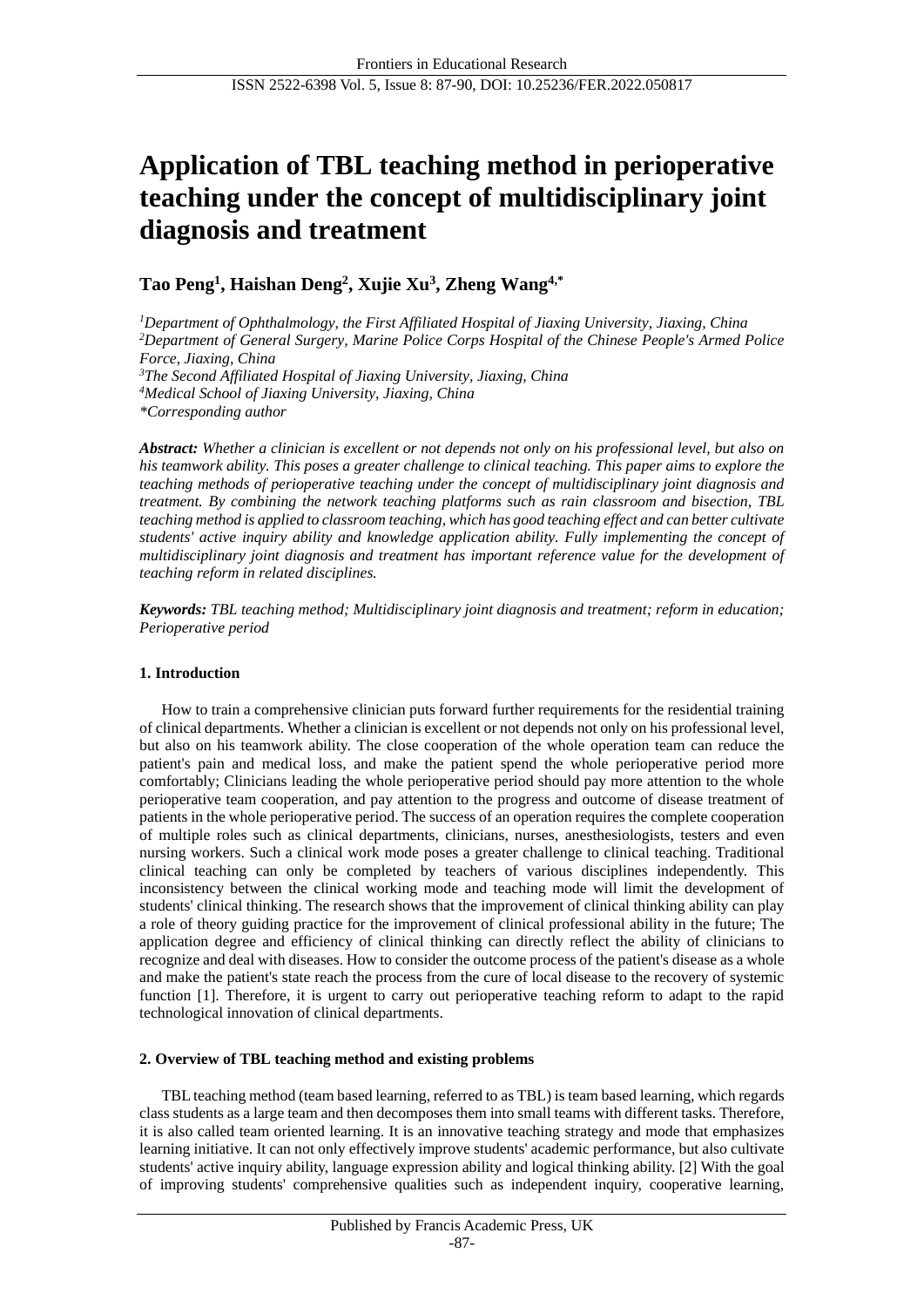# ISSN 2522-6398 Vol. 5, Issue 8: 87-90, DOI: 10.25236/FER.2022.050817

language expression and communication ability, study by means of self-study, discussion, thinking and expression, and try to solve a specific problem. Give back the learning leadership to students fully, and teachers are the guides and promoters of learning.

However, in the application of TBL teaching method, although some problems of learning initiative and team cooperation have been solved, there are still some areas to be improved [3]. First of all, students' knowledge after class is relatively loose, and they are not able to do systematic sorting under the multidisciplinary background. The mastery of students' self-study knowledge belongs to one of the blind spots in teaching, which can only rely on students' consciousness or teachers' random inspection. Secondly, task allocation and teaching discussion need to consume more teaching resources and time. At the same time, most students cannot participate in the classroom. Finally, the results discussed in class cannot be presented repeatedly. Since 2016, this study has tried to explore the use of rain classroom and bisection to carry out TBL teaching reform. For the immediate effect of classroom, TBL teaching method based on modern teaching technology can significantly improve the classroom atmosphere, good interaction between teachers and students, high enthusiasm of students' participation, save a lot of classroom time and maximize the efficiency of classroom. At the same time, it can better solve the above three problems, which fully shows that this method has significant advantages in improving learning efficiency and improving students' comprehensive quality.

### **3. Implementation steps of teaching reform**

### *3.1. Design the teaching situation and determine the teaching points and contents*

The perioperative teaching involves several different links such as "before operation", "during operation" and "after operation". Each link has its own teaching characteristics. Generally speaking, TBL teaching method can be used for other contents except the "general introduction"

The presentation of real cases is undoubtedly the most convenient and effective situational design. In the implementation process, first introduce a real case, a patient who needs surgical intervention. In the case, give the patient's imaging examination and laboratory examination results, and design different perioperative scenes according to teaching situations. The connection between outpatient and resident doctors, preoperative medical history evaluation, nursing evaluation and nutritional evaluation, surgical posture, anesthesia cooperation, intraoperative cooperation and surgical records; For postoperative anesthesia recovery, drainage tube management, observation of surgical complications, discharge guidance, etc., all the contents involved in the project will be included in the E-Book Package for students to consult.

#### *3.2. Establish a TBL team and assign problems and tasks to the team*

Students will be grouped according to the learning situation of students' early courses, and group cooperative learning will be carried out in groups, so as to realize the team to solve problems together. So how to group is very important. Generally speaking, there are two methods of TBL grouping, one is homogeneous grouping. That is, students with similar information processing ability and knowledge mastery level are divided into the same group, which is convenient for teaching in groups with different ability levels. At the same time, the learning ability of members in groups is similar, which is easier to improve learning efficiency. This grouping method is characterized by small differences within groups and large differences between groups. The second is heterogeneous grouping, that is, students with different information processing ability and knowledge mastery level are divided into the same group, which is convenient for cooperative learning between groups, and can lead the weak with the strong, but also conducive to learning and complementarity within the group. This grouping method is characterized by great differences within groups and small differences between groups. For TBL teaching, the two grouping methods have their own advantages and disadvantages, and there are many projects that need dialectical thinking for this content, and each project content has a certain difficulty coefficient [4]. Therefore, this class takes heterogeneous grouping as the grouping principle, and teachers grasp the overall situation and distribution of grouping. There are 6-8 people in each group, and a team leader is elected in each group to organize inter group discussion and intra group coordination.

#### *3.3. Pre class preview and personal test*

Before class, the teaching materials related to perioperative period will be provided to students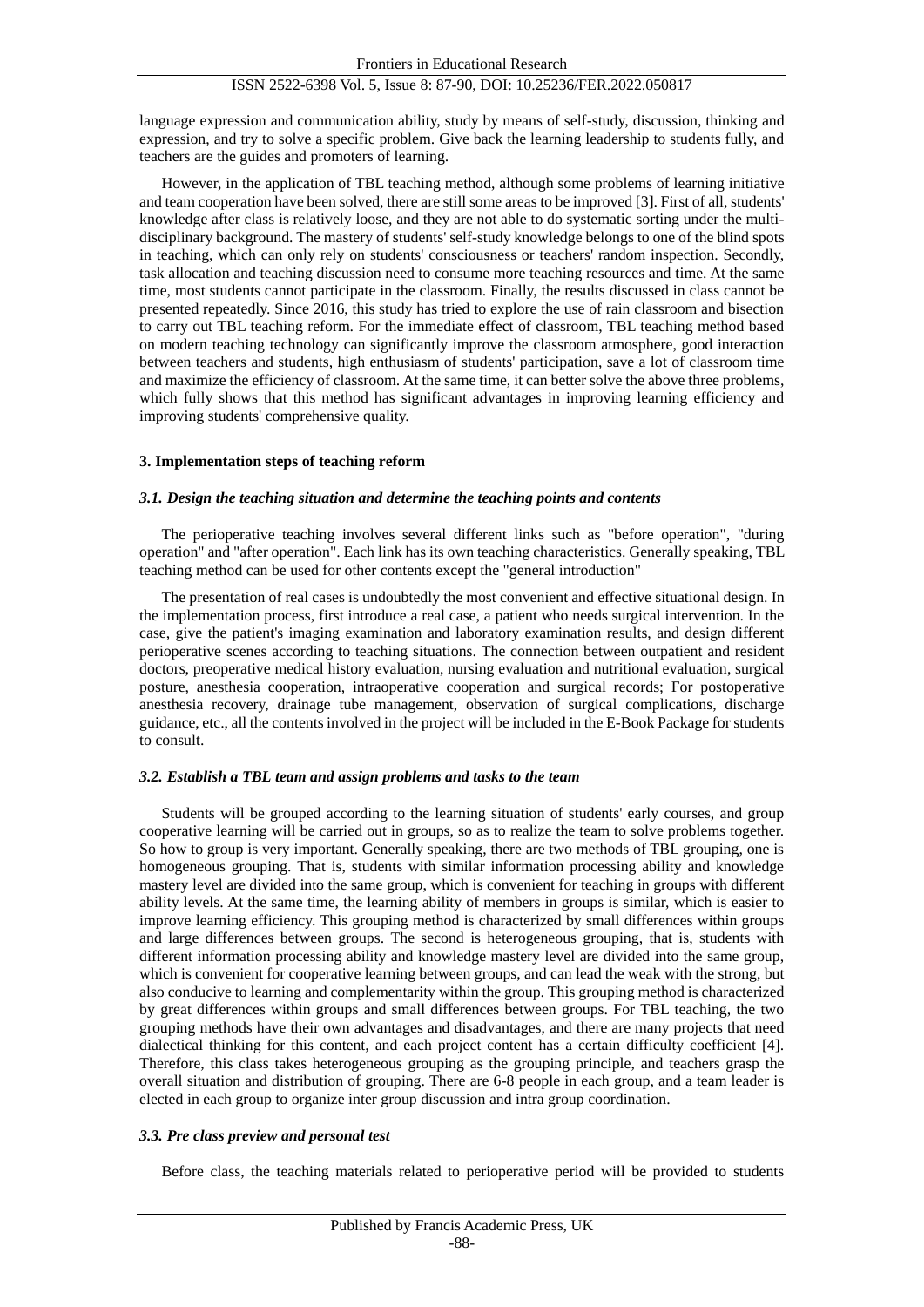## ISSN 2522-6398 Vol. 5, Issue 8: 87-90, DOI: 10.25236/FER.2022.050817

through rain class and bisection platform for Download Preview, and students will be informed that individual test and group test will be conducted in class. The teacher classifies the relevant knowledge involved in the case. According to the difficulty of the problem, each group can be divided into 1 to 2 different tasks. In the preview, the non assigned content adopts the form of extensive reading, and the assigned content adopts the form of intensive reading. The 1-2 tasks of intensive reading need to be mastered and flexibly used by the members of the group. The night before class, the classroom test was conducted in the rain class, and the questions that the platform didn't understand were submitted.

### *3.4. Class discussion and group test*

In class, ask each group member to put forward questions in combination with their preview content, discuss in the group and try to answer.

After the members of the group basically solve the problems of the knowledge points in the group, conduct the classroom group test. The teacher presents everyone's answers in class and focuses on common problems.

### *3.5. Practical exercises (Social Learning)*

Teachers began to organize teaching with the clue of the actual clinical path. According to the case, the preparation before operation, cooperation during operation, observation after operation and nursing were carried out step by step. The questions designed in each step are assigned to relevant groups by knowledge, discussed by members in the group and cooperated by members in the group. Finally, a complete teaching plan for the case is formed in groups.

## **4. Advantages of TBL teaching method based on modern teaching technology such as rain classroom**

### *4.1. Improve students' learning initiative*

Combined with modern teaching technologies such as rain classroom and easy to split, it can increase the interest of learning. It can not only help students learn specific knowledge, but also better stimulate students' thirst for knowledge and cultivate students' enthusiasm for self-study, so as to realize the transformation of students from passive learning to active learning.

#### *4.2. Cultivate students from all aspects and angles*

From data access, individual test to group test, case analysis, group expression, from individual thinking to team discussion, students can be trained from various angles to cultivate their autonomous learning ability, scientific research ability and expression ability. At the same time, students can also cultivate the good quality of independent cooperation, positive innovation and brave exploration. Under the construction of various evaluation systems, each student's participation enthusiasm can be fully mobilized, carry out knowledge evaluation of individual test and group test, and finally complete a complete health management report through intra group and inter group cooperation, which can take into account the needs of quality education and exam oriented education.

#### *4.3. Cultivate students' team consciousness and team cooperation ability*

The cooperative relationship between individuals and collectives in a socialized environment is reflected in the search of data in different ways, the cooperative analysis of the same case, the cooperative formulation of nutrition programs, the transition of students from the original one or several people to the joint cooperation of 6 to 8 people or even dozens of people in a large class, and the rational arrangement of tasks, the cooperative sharing of data, and the cooperative completion of the final task.

## *4.4. Avoid the situation that teachers speak in one voice*

Be able to grasp students' knowledge in real time and teach students according to their aptitude. The combination of heterogeneous grouping and teacher explanation can also benefit students of different degrees. When students consult a large number of materials and study a certain field, they also put forward relatively high requirements for teachers' knowledge reserve and guidance ability, which forces